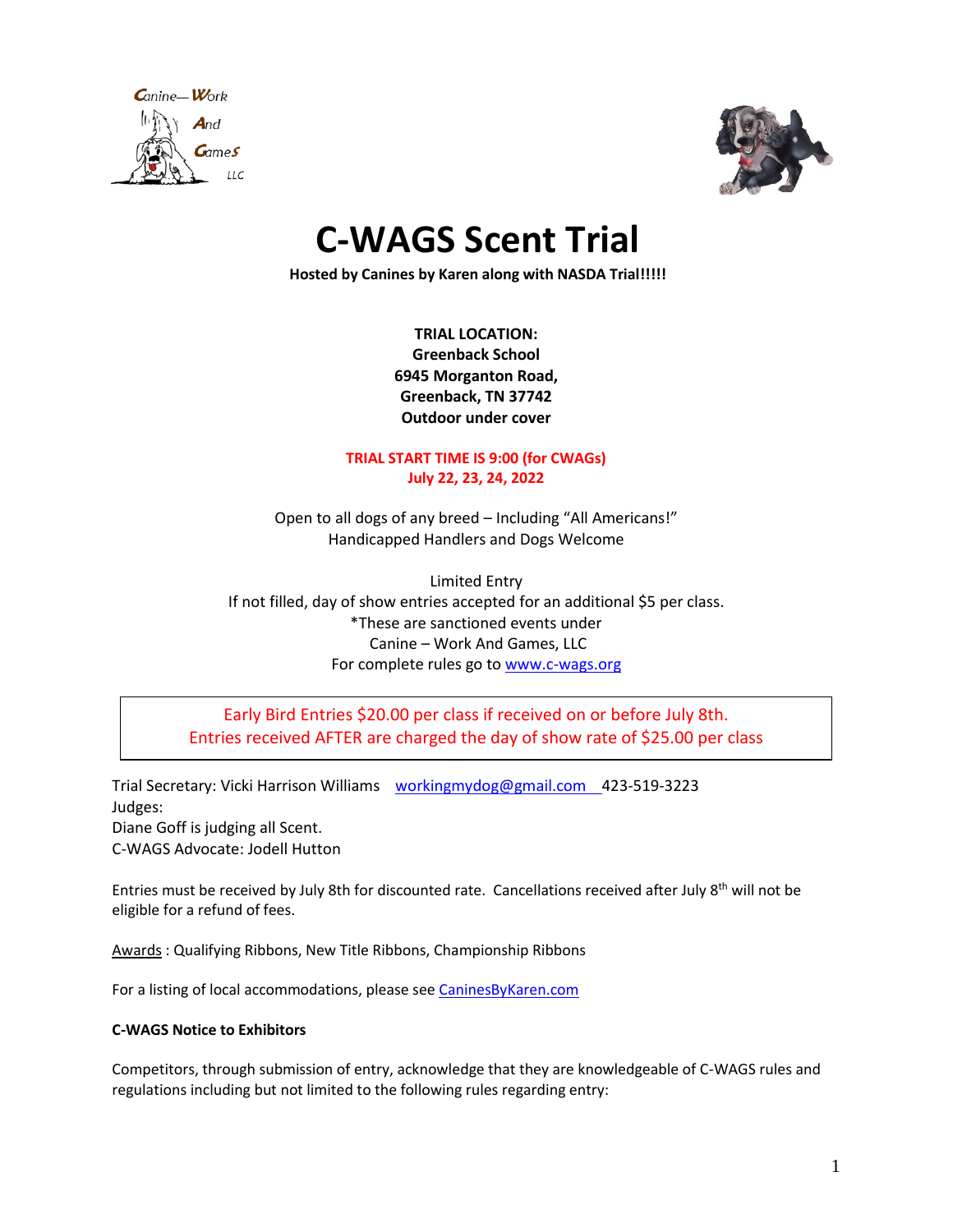



- ⬧ All exhibitors are expected to treat the judges, trial hosts, your canine partner and all other exhibitors with respect.
- ⬧ All judges and trial hosts are expected to show respect to all exhibitors.
- ⬧ This trial is open to all dogs registered with C-WAGS.
- ⬧ Trial Hosts may elect to accept FOR EXIBITION ONLY entries of non-registered dogs.
- ⬧ Teams may be entered in multiple levels/classes at the same trial.
- ⬧ Dogs must be shown by a member of the owner's immediate family.
- ⬧ Collars: The dog must wear a flat type collar (buckle, snap or proper fit martingale) and/or body harness in the ring. Electronic training collars are not allowed on the show grounds.
- ⬧ Owners with disabilities are encouraged to compete. Any necessary modifications to the exercises must be provided by the handler to the judge and approved by the judge
- ⬧ Safety shall always be of foremost consideration in actions and conduct by handlers at all times. Handlers, through entry at this event, accept full responsibility for themselves and the actions of their dogs.

In addition,

- ⬧ The organizing committee may refuse any entry for any reason.
- ⬧ THERE SHALL BE NO REFUND for entries in the event a dog and/or handler are dismissed from competition, regardless of reason for such dismissal. There will be no refunds if the trial has to be cancelled for any reason.

Returned checks do not constitute a valid entry. There will be a \$25.00 service charge for returned checks. Payment of entry fees and service charges shall be made by money order within 7 days of notice to exhibitor of returned check. Any fees not received within 7 days of notice result in cancellation of event results for all classes for the registration number(s) of delinquent entry/entries. No reinstatement of results is possible.

- ⬧ All competitors through entry at this event waive any and all rights relative to video broadcast of this event. Competitors shall have the right to videotape portions of this event for their personal use only. No portion of this event may be videotaped for commercial or other purposes.
- ⬧ Dogs must be on leash while on show grounds unless being shown.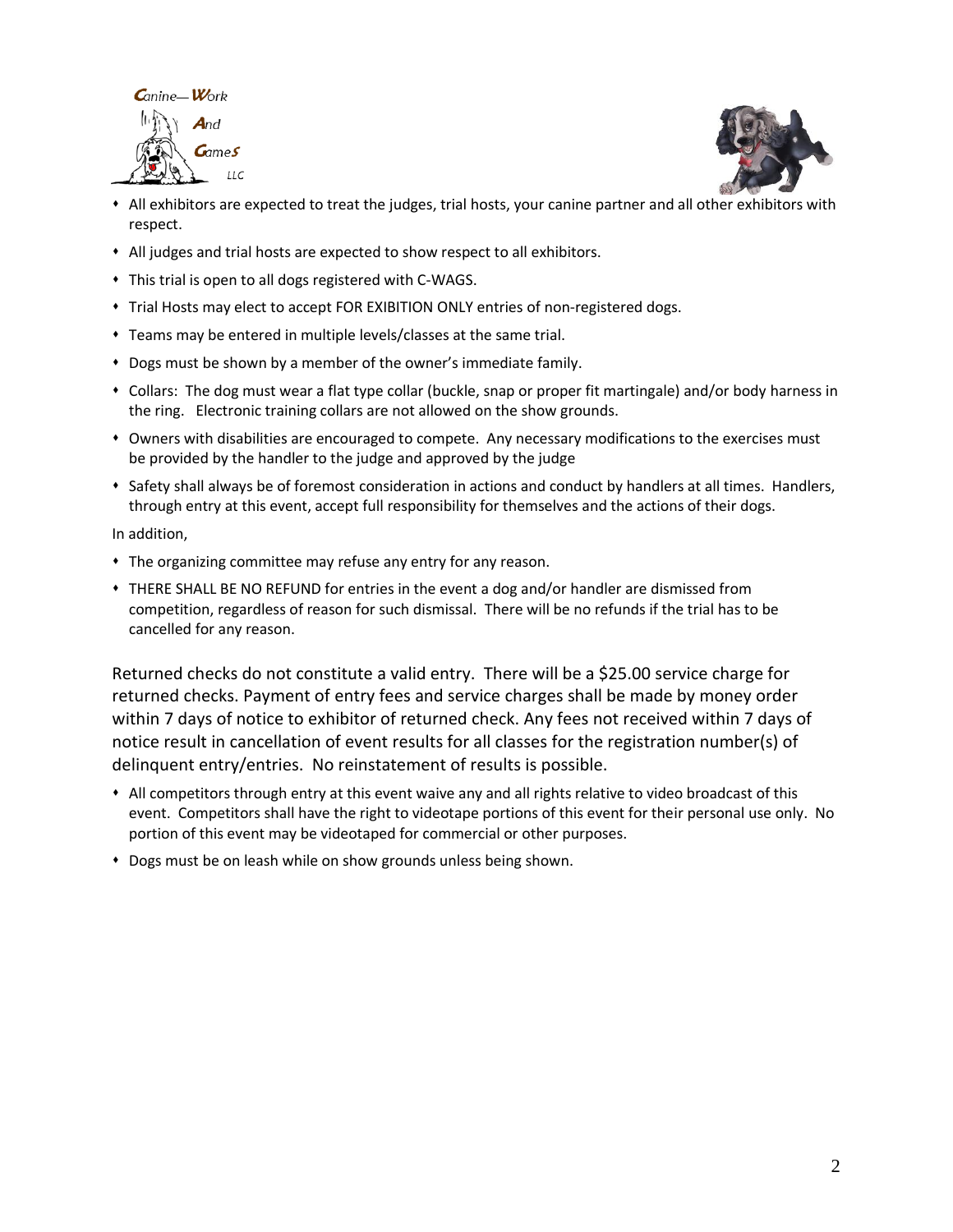



#### **Volunteer Workers Needed To Help Our Trials Run Smoothly**

| Job           |                                                             | <b>Job Description</b>                      |  |  |  |  |  |  |
|---------------|-------------------------------------------------------------|---------------------------------------------|--|--|--|--|--|--|
| Gate Steward  |                                                             | Gets teams lined up and ready to enter ring |  |  |  |  |  |  |
| Course Setter |                                                             | Helps change courses                        |  |  |  |  |  |  |
|               | Name:                                                       |                                             |  |  |  |  |  |  |
|               | Friday                                                      | Saturday<br>Sunday                          |  |  |  |  |  |  |
|               | Please indicate the jobs you would be willing to help with. |                                             |  |  |  |  |  |  |
| ⊕             | Gate Steward                                                |                                             |  |  |  |  |  |  |
| ප             | Course Setter                                               |                                             |  |  |  |  |  |  |
| ඏ             | Set up crew (This will be done on Friday morning)           |                                             |  |  |  |  |  |  |

End of event clean up crew (this will be done on Sunday) \_\_\_\_\_

*You will be scheduled around your entries.*

*C-WAGS and the Show Committee thanks you for attending our trial and helping to make the day a success.*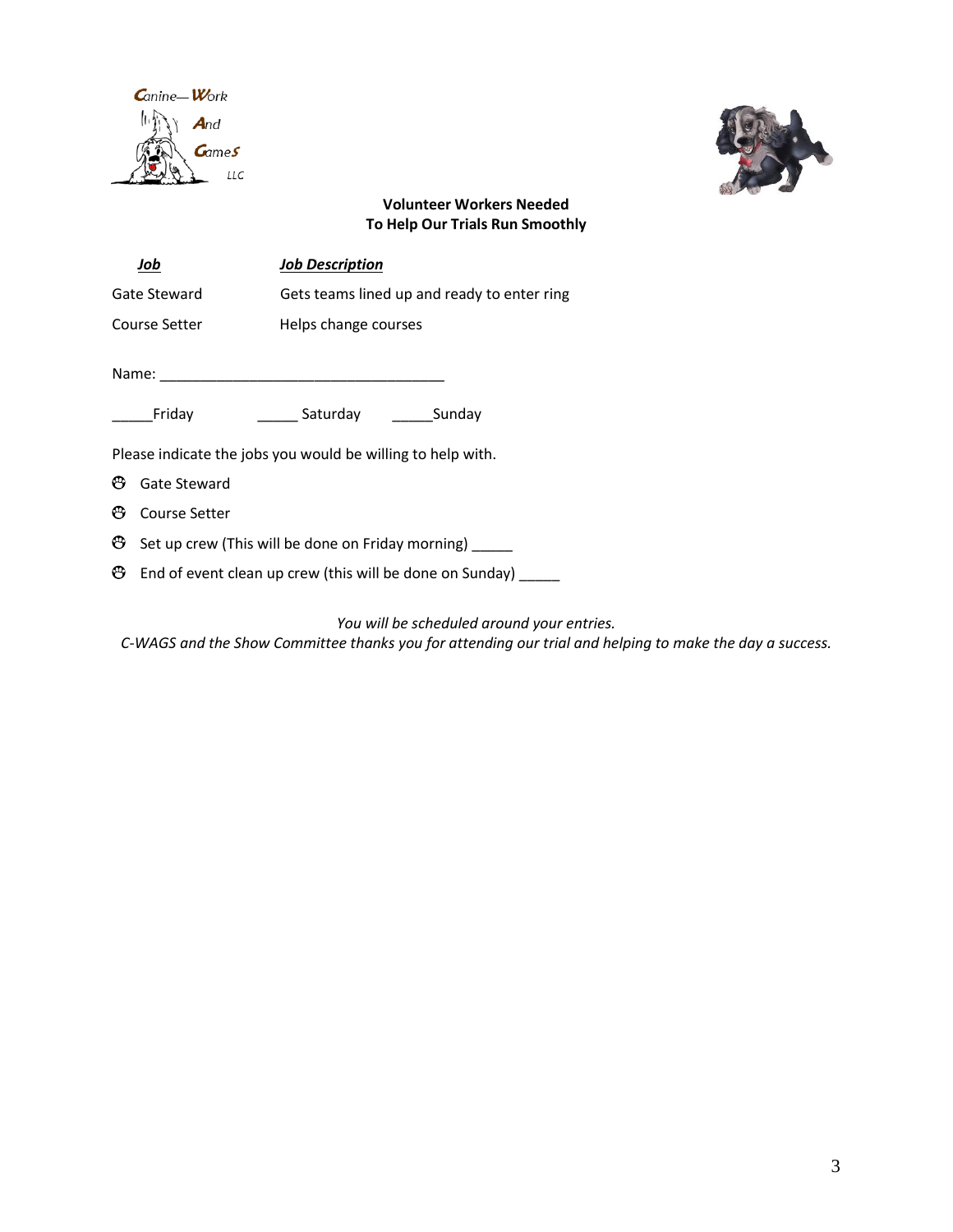



## OFFICIAL C-WAGS **SCENT** ENTRY FORM

*July 22, 23, 24, 2022*

Make checks payable to: **Canines By Karen**

Mail Entries to: C-WAGS Trial Secretary, 6474 Morganton Rd, Greenback, TN 37742

We are offering 2 rounds of scent classes per day. Each round will also have 2 resets. This reset means that you can enter a second and third dog in the same class - please use a different entry form for each dog and indicate that they are "RESETS"

| Owner Name:    |         |         |         |  |            | CWAG# |  |
|----------------|---------|---------|---------|--|------------|-------|--|
| Owner Address: |         |         |         |  |            |       |  |
| DOG'S NAME:    |         |         |         |  | TELEPHONE: |       |  |
|                |         |         |         |  |            |       |  |
| DOG'S BREED:   |         |         |         |  |            |       |  |
| EMAIL:         |         |         |         |  |            |       |  |
|                | July 22 | July 23 | July 24 |  |            |       |  |
| LEVEL 1        |         |         |         |  |            |       |  |
| (round 1)      |         |         |         |  |            |       |  |
| LEVEL 1        |         |         |         |  |            |       |  |
| (round 2)      |         |         |         |  |            |       |  |
| LEVEL 1        |         |         |         |  |            |       |  |
| RANGER         |         |         |         |  |            |       |  |
| (round 1)      |         |         |         |  |            |       |  |
| LEVEL 1        |         |         |         |  |            |       |  |
| RANGER         |         |         |         |  |            |       |  |
| (round 2)      |         |         |         |  |            |       |  |
| LEVEL 2        |         |         |         |  |            |       |  |
| (round 1)      |         |         |         |  |            |       |  |
| LEVEL 2        |         |         |         |  |            |       |  |
| (round 2)      |         |         |         |  |            |       |  |
| LEVEL 2        |         |         |         |  |            |       |  |
| RANGER         |         |         |         |  |            |       |  |
| (round 1)      |         |         |         |  |            |       |  |
| LEVEL 2        |         |         |         |  |            |       |  |
| RANGER         |         |         |         |  |            |       |  |
| (round 2)      |         |         |         |  |            |       |  |
| LEVEL 3        |         |         |         |  |            |       |  |
| (round 1)      |         |         |         |  |            |       |  |
| LEVEL 3        |         |         |         |  |            |       |  |
| (round 2)      |         |         |         |  |            |       |  |
| LEVEL 3        |         |         |         |  |            |       |  |
| RANGER         |         |         |         |  |            |       |  |
| (round 1)      |         |         |         |  |            |       |  |
| LEVEL 3        |         |         |         |  |            |       |  |
| RANGER         |         |         |         |  |            |       |  |
| (round 2)      |         |         |         |  |            |       |  |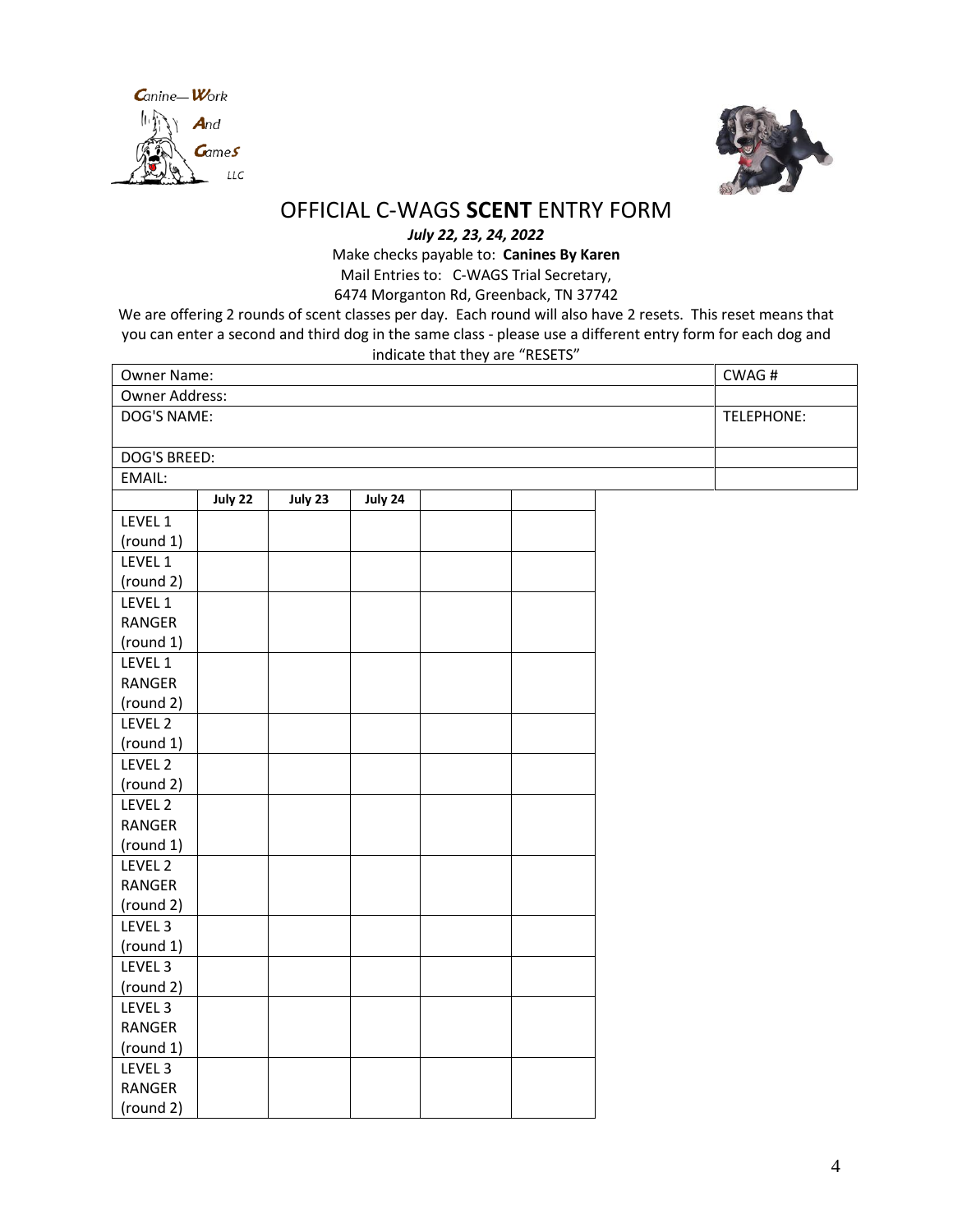



## OFFICIAL C-WAGS **SCENT** ENTRY FORM (continued)

*July 22, 23, 24, 2022* Location: Greenback, TN 37742 Make checks payable to: **Canines By Karen** Mail Entries to: C-WAGS Trial Secretary, 6474 Morganton Rd, Greenback, TN 37742

| Owner Name:    |         |         |         |  |  |  |  |            |
|----------------|---------|---------|---------|--|--|--|--|------------|
| Owner Address: |         |         |         |  |  |  |  |            |
| DOG'S NAME:    | CWAG#   |         |         |  |  |  |  |            |
| DOG'S BREED:   |         |         |         |  |  |  |  |            |
| EMAIL:         |         |         |         |  |  |  |  | TELEPHONE: |
|                |         |         |         |  |  |  |  |            |
|                | July 22 | July 23 | July 24 |  |  |  |  |            |
| PI             |         |         |         |  |  |  |  |            |
| (round 1)      |         |         |         |  |  |  |  |            |
| P              |         |         |         |  |  |  |  |            |
| (round 2)      |         |         |         |  |  |  |  |            |
| DD             |         |         |         |  |  |  |  |            |
| (round 1)      |         |         |         |  |  |  |  |            |
| DD             |         |         |         |  |  |  |  |            |
| (round 2)      |         |         |         |  |  |  |  |            |
|                |         |         |         |  |  |  |  |            |
|                |         |         |         |  |  |  |  |            |
|                |         |         |         |  |  |  |  |            |
|                |         |         |         |  |  |  |  |            |

This entry is not valid unless the disclaimer has been completed, signed and dated. In order to be valid, entries must also be received with correct fees by the closing date at the address provided.